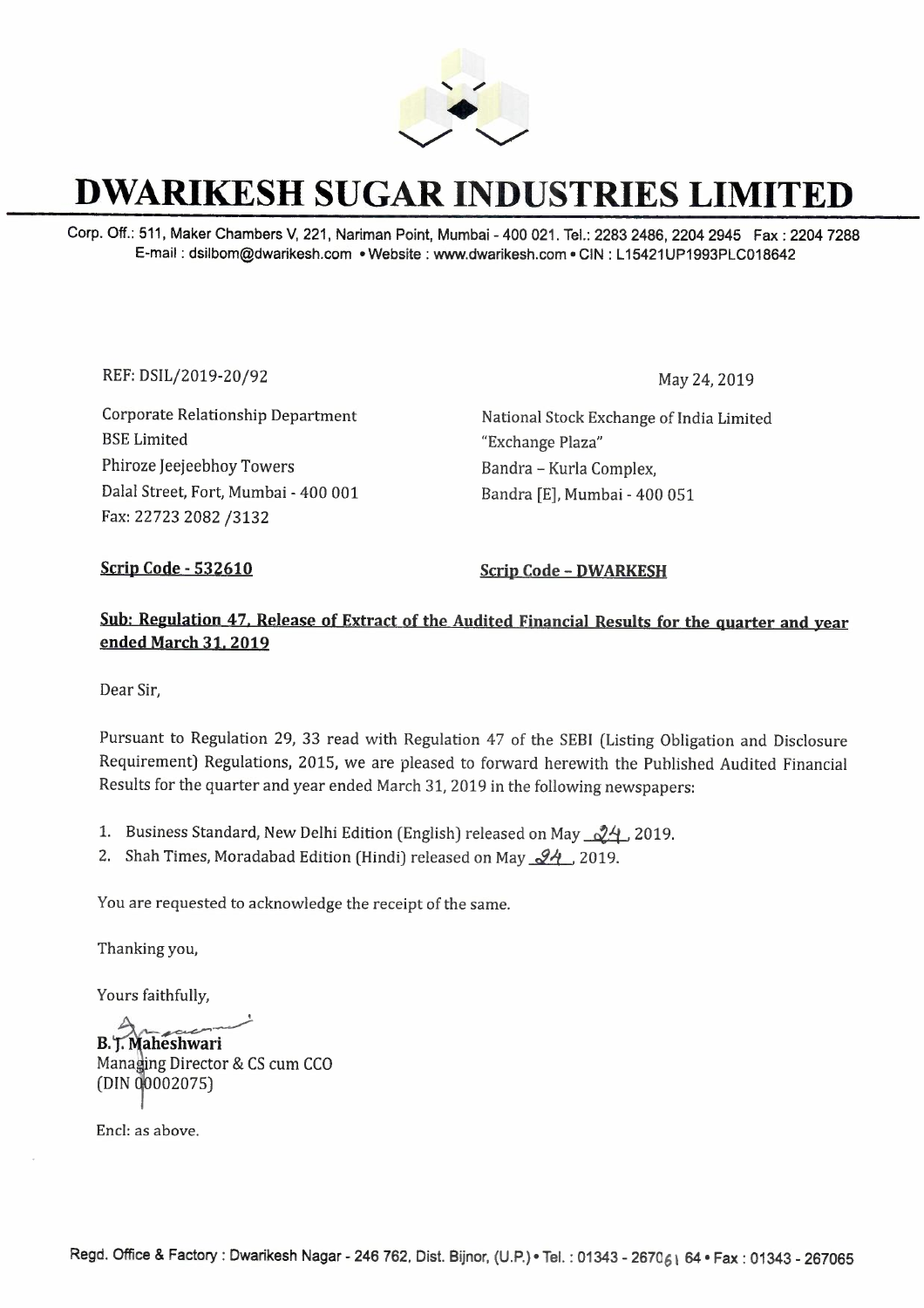## NEW DELHI | FRIDAY, 24 MAY 2019 Business Standard



# Dwarikesh Sugar Industries Ltd

(Registered Office: Dwarikesh Nagar-246762, District Bijnor, Uttar Pradesh) Tel.: +91 01343 267061-64, Fax no.: +91 01343 267065, email: investors@dwarikesh.com, website: www.dwarikesh.com CIN NO. L15421UP1993PLC018642

#### **EXTRACT OF AUDITED FINANCIAL RESULTS** FOR THE QUARTER AND YEAR ENDED MARCH 31, 2019

|                                                           |                                                                                                                                                                                                                                                                                                                                                                                                   |                          |                             | (₹ In Lakhs)             |
|-----------------------------------------------------------|---------------------------------------------------------------------------------------------------------------------------------------------------------------------------------------------------------------------------------------------------------------------------------------------------------------------------------------------------------------------------------------------------|--------------------------|-----------------------------|--------------------------|
| Sr.<br>No.<br><b>Particulars</b>                          | Quarter ended<br>31.03.2019                                                                                                                                                                                                                                                                                                                                                                       | Year ended<br>31.03.2019 | Quarter ended<br>31.03.2018 | Year ended<br>31.03.2018 |
|                                                           | (Audited)*                                                                                                                                                                                                                                                                                                                                                                                        | (Audited)                | (Audited)*                  | (Audited)                |
| Total Income from Operations (Gross)                      | 21,122.56                                                                                                                                                                                                                                                                                                                                                                                         | 108,411.57               | 34,936.16                   | 145,828.27               |
| Net Profit / (Loss) for the period                        |                                                                                                                                                                                                                                                                                                                                                                                                   |                          |                             |                          |
| (before Tax, Exceptional and/or Extraordinary items).     | 3,869.27                                                                                                                                                                                                                                                                                                                                                                                          | 11,094.27                | (2.295.30)                  | 10,215,65                |
| Net Profit / (Loss) for the period before tax             |                                                                                                                                                                                                                                                                                                                                                                                                   |                          |                             |                          |
| (after Exceptional and/or Extraordinary items)            | 3,869.27                                                                                                                                                                                                                                                                                                                                                                                          | 11,094.27                | (2,295,30)                  | 10,215.65                |
| Net Profit / (Loss) for the period after tax              |                                                                                                                                                                                                                                                                                                                                                                                                   |                          |                             |                          |
|                                                           | 3,234.57                                                                                                                                                                                                                                                                                                                                                                                          | 9,510.62                 | (920.93)                    | 10,144.75                |
|                                                           |                                                                                                                                                                                                                                                                                                                                                                                                   |                          |                             |                          |
|                                                           |                                                                                                                                                                                                                                                                                                                                                                                                   |                          |                             |                          |
|                                                           |                                                                                                                                                                                                                                                                                                                                                                                                   |                          |                             | 10,246.64                |
|                                                           | 1,883.01                                                                                                                                                                                                                                                                                                                                                                                          | 1,883.01                 | 1,883.01                    | 1,883.01                 |
|                                                           |                                                                                                                                                                                                                                                                                                                                                                                                   |                          |                             |                          |
|                                                           |                                                                                                                                                                                                                                                                                                                                                                                                   | 44,476.98                |                             | 34,698.61                |
| Earnings Per Share (face value of ₹1 each not annualised) |                                                                                                                                                                                                                                                                                                                                                                                                   |                          |                             |                          |
| 1. Basic ₹                                                | 1.72                                                                                                                                                                                                                                                                                                                                                                                              | 5.05                     | (0.49)                      | 5.39                     |
| 2. Diluted ₹                                              | 1.72                                                                                                                                                                                                                                                                                                                                                                                              | 5.05                     | (0.49)                      | 5.39                     |
|                                                           | (after Exceptional and/or Extraordinary items)<br>Total Comprehensive Income for the period [Comprising<br>Profit / (Loss) for the period (after tax) and Other<br>Comprehensive Income (after tax)]<br>Paid up Equity share capital (face value ₹1 each)<br>Reserves (excluding Revaluation Reserve) as shown in the<br>Audited Balance Sheet.<br>(for continuing and discontinued operations) - | 3,158.96                 | 9,778.35                    | (748.07)                 |

The figures for the last quarter are the balancing figures between the audited figures in respect of the full financial year and the published unaudited year to date figures up to the third quarter of the financial year.

Notes:

1 The above is an extract of the detailed format of the Quarterly Financial Results for the quarter and year ended 31st March, 2019 filed with the Stock Exchanges under Regulation 33 of the SEBI (Listing Obligations and Disclosure Requirements) Regulations, 2015. The full format of the said results are available on the websites of BSE (www.bseindia.com) and NSE (www.nseindia.com) as well on the company's website (www.dwarikesh.com).

2 Post the applicability of Goods and Services Tax (GST) with effect from July 1, 2017, revenue from operations are disclosed net of GST. Accordingly, the revenue from operations and excise duty expenses for the year ended March 31, 2019 are not comparable with the previous periods presented in the results.

Place: Mumbai Date: May 23, 2019

 $Sd/-$ Vijay S Banka Managing Director DIN 00963355